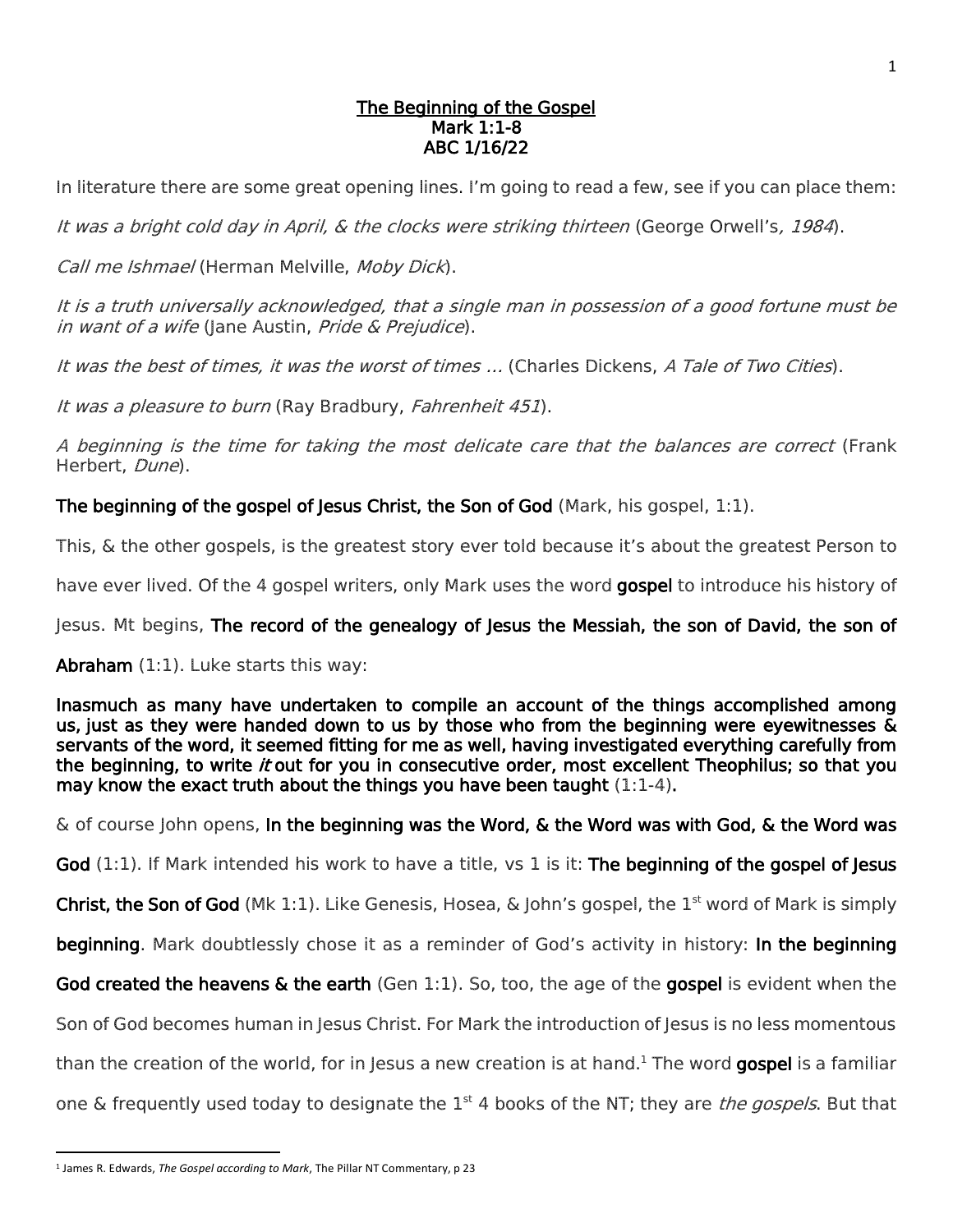isn't how the biblical writers used the term, nor is it how Mark does in his opening vs. In the NT, the gospel is never a reference to a book but always refers to the good news of lesus & His message of salvation. That's Mark's meaning here. His 1<sup>st</sup>-century audience would have understood the word gospel to mean *good news* or *glad tidings*. But it had an even more specific meaning that would've been familiar to both Jewish & Gentile people in ancient times.<sup>2</sup> 1<sup>st</sup>-century Jews would have been familiar with the word *gospel* from its occurrence in the Greek translation of the OT. There it's used to speak of military victory, political triumph, or physical rescue (1 Sam 31:9; 2 Sam 4:10; 18:20– 27; 2 Kgs 7:9; Ps 40:9). The term is also found in a messianic context, where it points to the ultimate salvation of God's people through the messianic King who was to come (Is 40:9-10; 52:7). The term gospel also had significance to those outside of Judaism. Though largely ignorant of Jewish history, 1<sup>st</sup>-century Romans (whom Mark was writing to) would have understood the term to refer to the *good tidings* of a coming king. A Roman inscription dating back to 9 BC gives evidence of how the word **gospel** was understood in a Gentile context. Speaking of the birth of Caesar Augustus, a portion of the inscription reads: *the birthday of the God* Augustus was the *beginning of the world of the glad tidings* (gospel) *that have come to men through him...<sup>3</sup> It speaks* of *glad tidings* to describe the birth & reign of Augustus, a ruler whom the Romans regarded as their divine savior. The word gospel functioned as a technical term, for Jew & Gentiles, to refer to the arrival & triumph of a ruler. Original readers of Mark's account would have understood the gospel to be a royal pronouncement, declaring that a powerful ruler had arrived, one who'd usher in a new order of salvation, peace, & blessing. Under the inspiration of the Holy Spirit, Mark chose that word in order to communicate to Jews & Gentiles that he was presenting the good news of the divine King.

**1. The Purpose** of Mark writing his gospel,  $\&\infty$ , in a sense, the outline of the book, are given in vs 1. Mark wastes no time in establishing the identity of his subject. He abruptly & bluntly asserts that Jesus is the Christ & the Son of God. This is the gospel of Jesus, His human name. It's a form of the

<sup>2</sup> John MacArthur, *Mark 1–8*, MacArthur NT Commentary, p 12

<sup>3</sup> *Inscription Priene,* cited from Gene L. Gree, *The Letters to the Thessalonians,* Pillar NT Commentary, p 94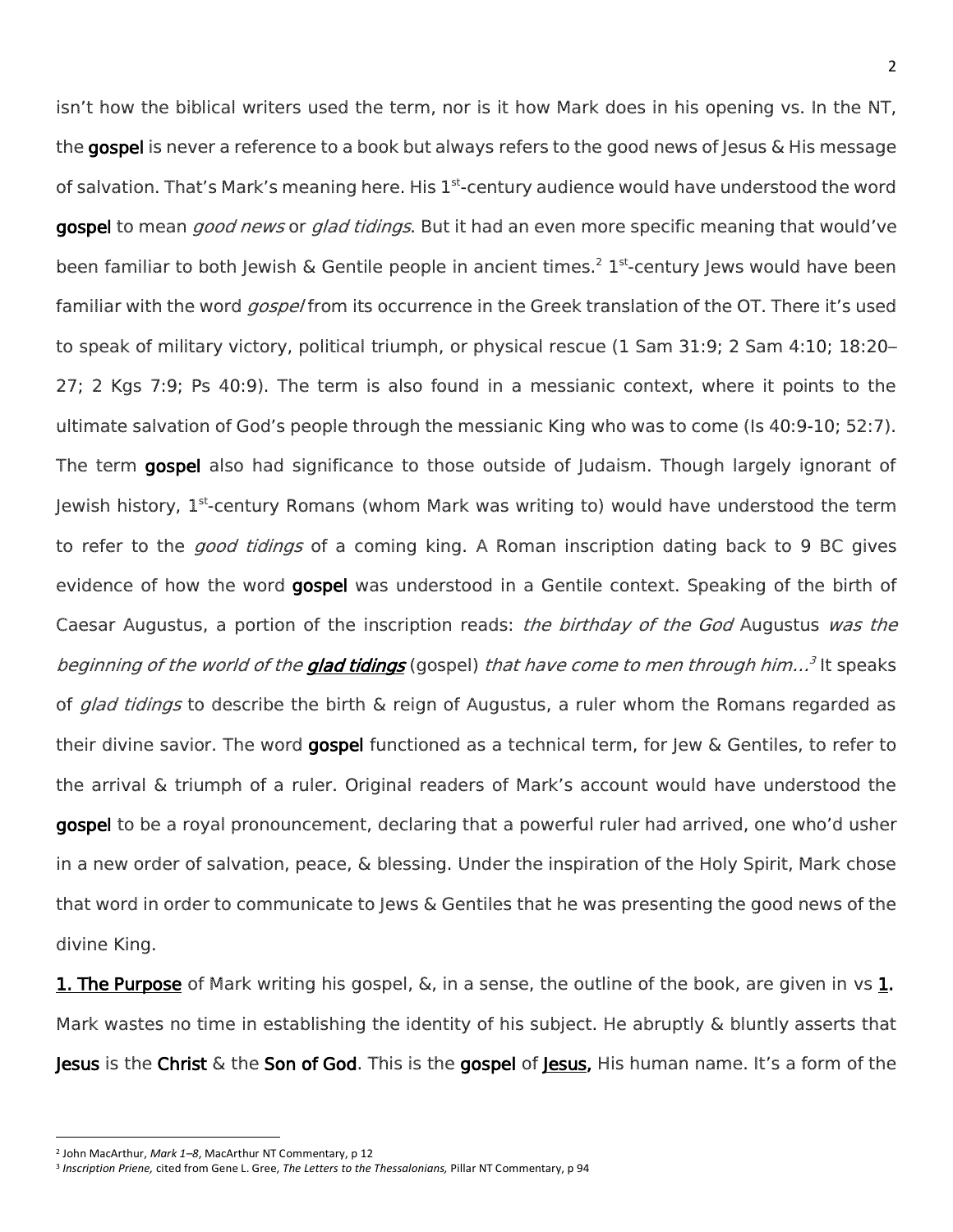Hebrew name Joshua which means *Yahweh is salvation.* As the angel explained to Joseph, **You shall** call His name Jesus, for He will save His people from their sins  $(Mt 1:21)$ . This is the gospel of Jesus Christ. Christ isn't a name but a title. It's the Greek translation of the Hebrew word translated messiah, which means anointed one. It was used in the OT to refer to the divinely appointed kings of Israel (1 Sam 2:10; 2 Sam 22:51) & ultimately to the great Deliverer & Ruler, the Messiah who was to come (Dan 9:25–26; cf Is 9:1–7; 11:1–5; 61:1). But Mark doesn't leave it even there. He continues  $\&$  calls Him the **Son of God,** speaking of Jesus' lineage  $\&$  right to rule. Jesus isn't God's offspring but He is one in nature with God; co-eternal & co-equal with the Father. This is an astonishingly bold claim that goes beyond the popular understanding of the Messiah at the time. It's a claim of outright divinity.<sup>4</sup> For Romans, who regarded Caesar as a god, Mark introduces them to the true God. As Nathaniel said to Jesus, You are the Son of God, You are the King of Israel (Jn 1:49). In the  $1^{st}$  8 chpts of his gospel, Mark highlights Jesus' astonishing words & works. In chpts 9–16 he focuses on Christ's death & resurrection. Both sections reach the same inevitable conclusion: Through His words, works, death, & resurrection, Jesus Christ proved Himself to be the promised messianic King, the **Son of God**, Servant & Savior of the world. Peter's confession confirms this clearly: You are the Christ (Mk 8:29). That this majestic confession stands in the middle of the book is no accident. It represents the very heart of Mark's message: Jesus is exactly who He claimed to be & Mark puts that upfront in vs 1. Mark announces that the content of the gospel is the person of Jesus, who is the Christ, the Son of God. It's a brief confession of faith, the meaning of which will unfold as we follow Mark's presentation of Jesus.<sup>5</sup>

2. The Preparer Mark starts the story of Jesus a long way back. It doesn't begin with Jesus' birth nor even with John the Baptizer in the wilderness. Mark begins with the prophets from long ago. By quoting Isaiah's prophetic passage, Mark asserts that John the Baptist is the fulfillment of the voice calling out in the desert. He then raises the stakes all the way & makes the ultimate claim. Since Mark equates John with the one who'd **prepare ... the way for the Lord**, he's clearly equating

<sup>4</sup> Timothy Keller, *Jesus the King: Understanding the Life & Death of the Son of God*, pp 3–4

<sup>5</sup> James R. Edwards, *The Gospel according to Mark*, The Pillar NT Commentary, pp 25-26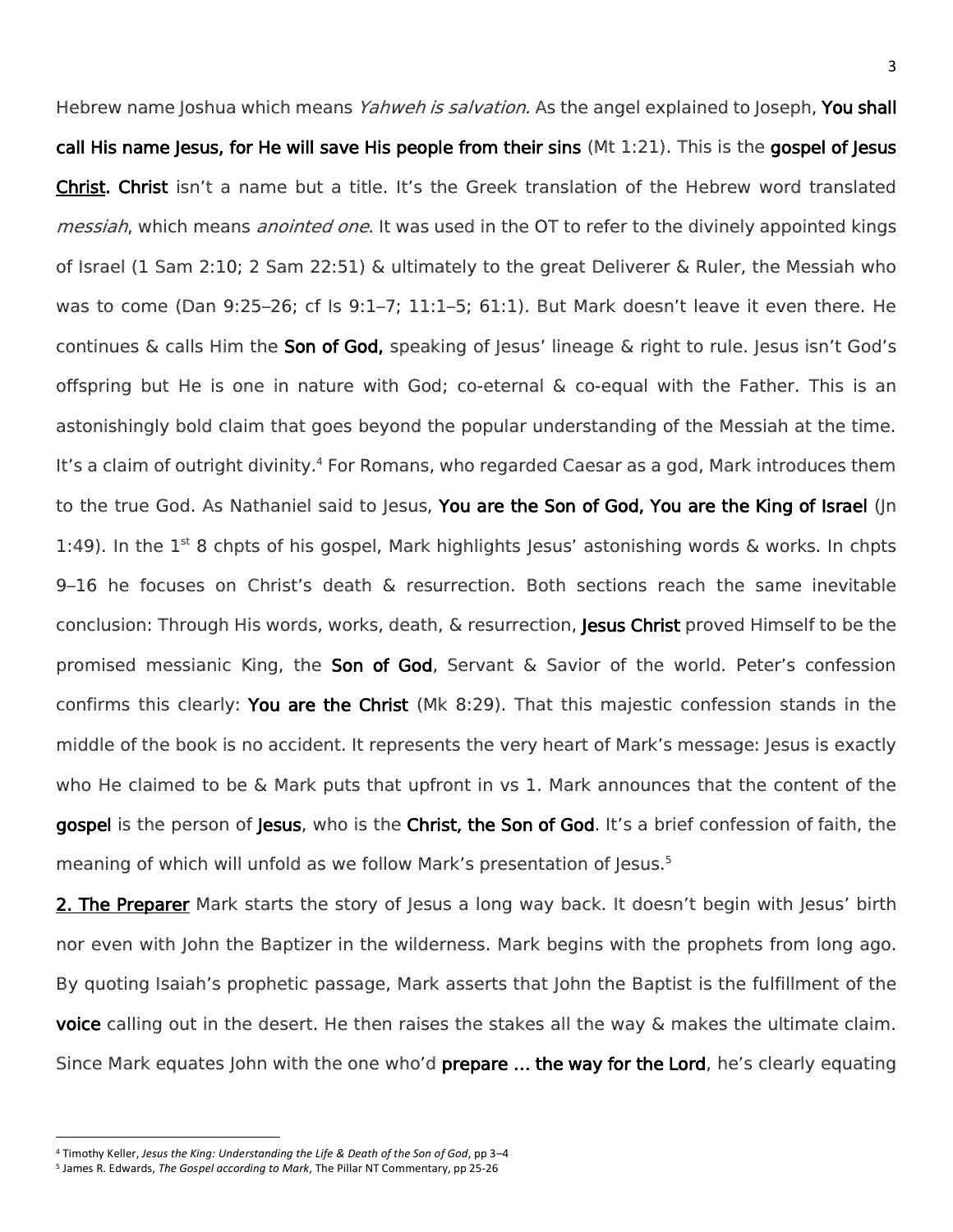Jesus with God Himself. The Lord God, the long-awaited divine King who would rescue His people, & Jesus are somehow one & the same Person. 2-3

This is a voice offstage, reading Scripture. While John & Jesus may seem to appear out of the blue, this quotation of Scripture makes it clear they appear because of God's plan. The story Mark is going to tell is the beginning of the *good news*, but every beginning has a back-story. By crossreferencing Scripture, Mark makes it clear the gospel he's presenting comes from the promise of God in the OT & is a continuation of the story of God's saving activity. Long before the preaching of John the Baptist, there was the preaching of Isaiah, which shows that God had planned things out long before John appeared & that God is the One who initiated all of it. While Mark identifies the quotation of vss 2–3 as coming from Isaiah it's actually a blending of 3 OT passages. The reference to the sending of the messenger in vs 2 follows the  $1<sup>st</sup>$  half of both Ex 23:20 & Mal 3:1. Vs 3 is a quotation of Is 40:3. All 4 gospels use this in reference to John as the forerunner of Jesus (Mt 3:3; Lk 1:76; 3:4-6; 7:27; Jn 1:23). Don't let the fact that Mark doesn't mention Malachi's name but attributes it to Isaiah, bother you. It wasn't uncommon when citing multiple OT prophets to refer only to the more prominent one. Mark's appeal to the prophets is an important one in that it demonstrates that Jesus' arrival wasn't a secondary plan or afterthought. This was the plan of God that had been working out from eternity past. In keeping with that plan, the prophets predicted the coming of the Messiah's forerunner hundreds of years before he was born. Let's take a closer look. Mark begins by referencing Malachi 3:1, Behold, I send My messenger ahead of You, Who will prepare Your way (Mk 1:2; cf Mt 11:10; Lk 7:27). John was sent by God ahead of the Messiah as a royal herald to **prepare** the way for Jesus' arrival. Such preparation came through proclamation not through a bull-dozer or paving machining. John was called to be a preacher, who made a call for people to ready themselves for the Messiah's arrival. An expanded paraphrase of Malachi 3:1 might read, Behold, I, Jehovah, send My messenger John the Baptist to be the forerunner for You, the Messiah, & to prepare the people for Your coming. Mark's use of OT prophecy continues with a reference to Is 40:3, Mk 1:3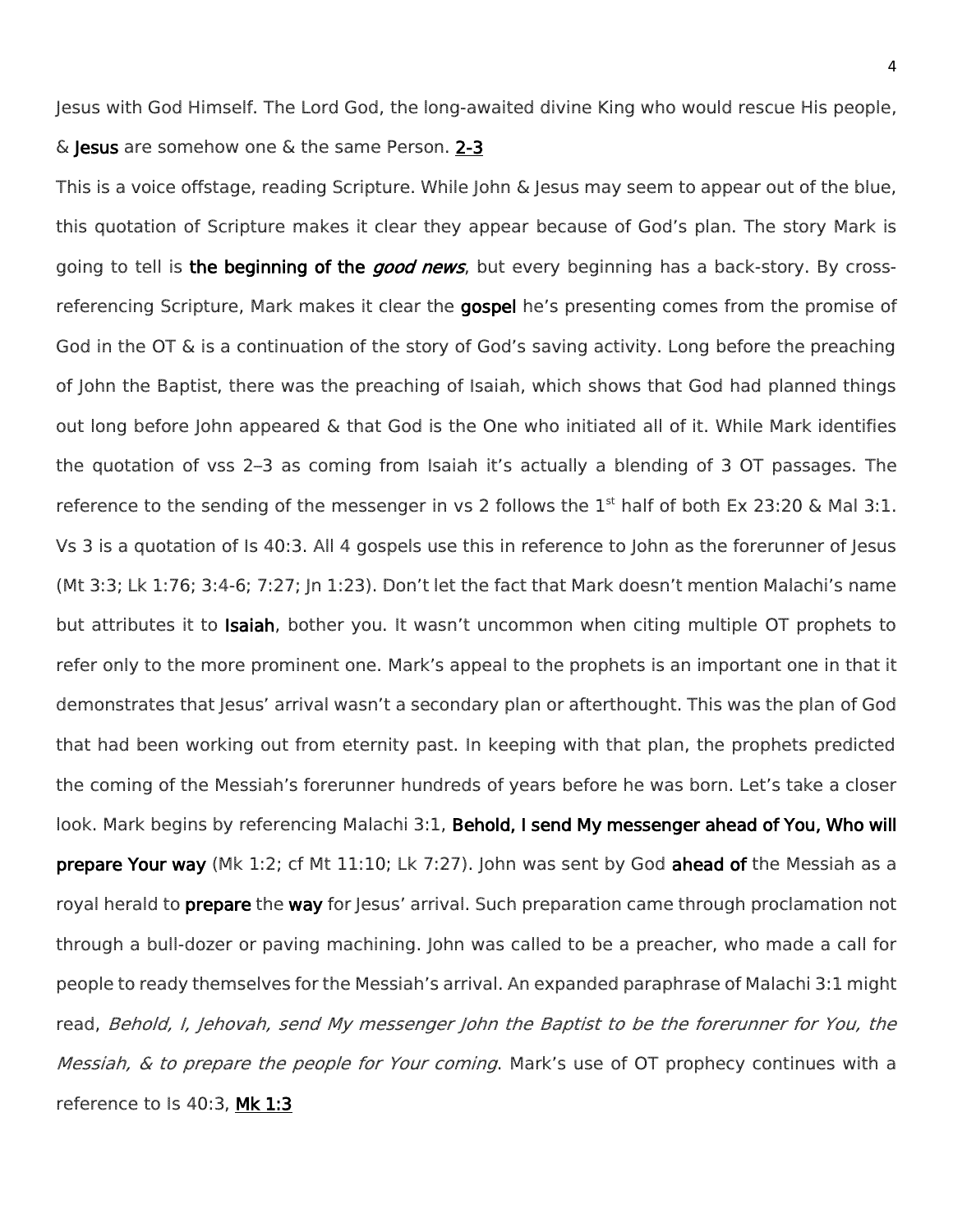In the ancient world, a forerunner was charged with making the road ready for the king's arrival. But how was John to do that for the coming Messiah? Rather than clearing roads of physical objects, John sought to remove obstacles of stubborn unbelief from the hearts  $\&$  minds of sinners. The way of the Lord is the way of repentance, of turning from sin to righteousness, & of turning spiritual **paths** that are crooked into ones that are **straight**  $\&$  holy. Notice that in the quotation, several of the pronouns  $\&$  the way for the Lord refer to God. Mark, however, applies these texts to Jesus. This indicates that John isn't simply the herald of the Messiah but of God Himself, appearing in Jesus. 6 After all, remember what Isaiah 40:5 says? Then the glory of the Lord will be revealed. We talked about that during Advent. This was all predicted. There was nothing unforeseen in the coming of Jesus into the world. In the opening chpts of Genesis we find predicted that the woman's Offspring would crush the serpent's head (Gen 3:15). All through the OT we find the same event foretold with increasing clearness. It was a promise renewed to the patriarchs & repeated by prophets, that a Deliverer, Redeemer, Messiah, King would one day come. His birth, His character, His life, His death, His resurrection, & His forerunner was all prophesied long before He came. Redemption was worked out & accomplished in every step, just as it was written. Ex 23:20 contains God's promise to send His messenger before the Israelites on their exodus through the desert to Canaan. Is 40:3 speaks of a 2<sup>nd</sup> exodus through the desert to the final deliverance prepared for God's people. Mal 3:1 warns that God will send a messenger to prepare the way before Him prior to His coming. By quoting these vss, Mark certifies that the Torah (Exodus), the Major Prophets (Isaiah), & the Minor Prophets (Malachi) confirm what he's about to write.<sup>7</sup> This passage is the only place in Mark where Mark tells us that Scripture is being fulfilled. All other OT references in Mark are spoken by Jesus Himself. Mark highlights these promises in vss 2-3 because he knows they'll resonate with his readers, whether Jew or Gentile. The Messiah's arrival, preceded by a forerunner, was promised by God through the Hebrew prophets in centuries past. But there's an additional aspect to those OT prophecies that we can't overlook. They not only describe the Messiah's forerunner, they also

<sup>6</sup> James R. Edwards, *The Gospel according to Mark*, The Pillar NT Commentary, p 28

<sup>7</sup> David E. Garland, *Mark*, The NIV Application Commentary, p 44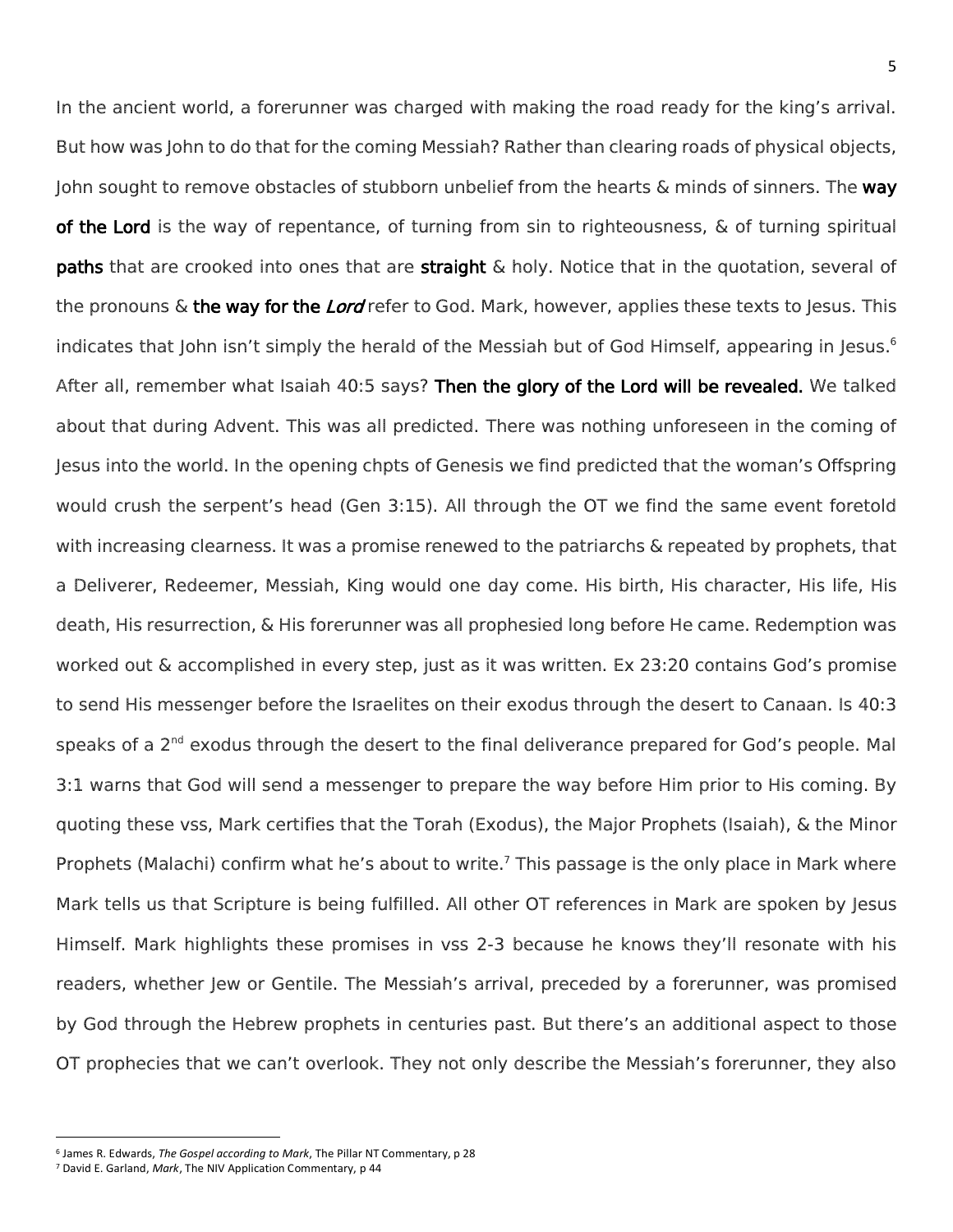reveal the divine character of the Messiah Himself. The full text of Malachi 3:1 reads: 'Behold, I am going to send My messenger, & he will clear the way before Me. & the Lord, whom you seek, will suddenly come to His temple; & the messenger of the covenant, in whom you delight, behold, He is coming,' says the Lord of hosts. The implications of that are profound. God explains that the coming King, the One before whom the herald would be sent, is **Me,** meaning God Himself. The prophecy continues with a promise that God would suddenly come to His temple. It's no accident that Jesus began His public ministry by going to the temple & cleansing it according to Jn 2 (13–22). Mark, of course, references only the  $1<sup>st</sup>$  part of Mal 3:1. Under the inspiration of the Holy Spirit, he paraphrases it slightly, changing the Me to You, to emphasize that the divine pronoun refers to Jesus. His use of this OT passage underscores the divine nature of the Messiah. Jesus is none other than God Himself. The God of the universe broke into history to provide salvation, blessing, & peace. This is the good news. His arrival had been promised from long ago. He was preceded by a royal herald who proclaimed His coming. The King's name is Jesus, & He is the Christ, the Son of God. 8

A. The Ministry of John Mark has no interest in John except as the forerunner of Jesus. We get no information about his parents, birth, or ethical teaching, all which can be found elsewhere. In Mark, he's simply John the Baptizer, who appeared in the wilderness preaching a baptism of repentance for the forgiveness of sins (4). His preaching has to do with the promise of a more powerful One, who will soon arrive. John announces His coming to prepare the hearts of the people so they'll respond appropriately when He arrives. He knows it will take more than a dunk in the muddy Jordan to create within them a new heart & spirit. He acknowledges that his water baptism is preparatory, whereas the Spirit baptism of Jesus will be complete. In a word, John's message was *repentance*.<sup>9</sup> Where did John's ministry take place? The **wilderness** which had great significance in Jewish history. The wilderness was a place of hope & new beginnings. It was in the wilderness that God had met with Israel & led them out of Egypt. In the **wilderness** Israel experienced hardship & danger, &

<sup>8</sup> John MacArthur, *Mark 1–8*, MacArthur NT Commentary, p 19

<sup>9</sup> James R. Edwards, *The Gospel according to Mark*, The Pillar NT Commentary, p 31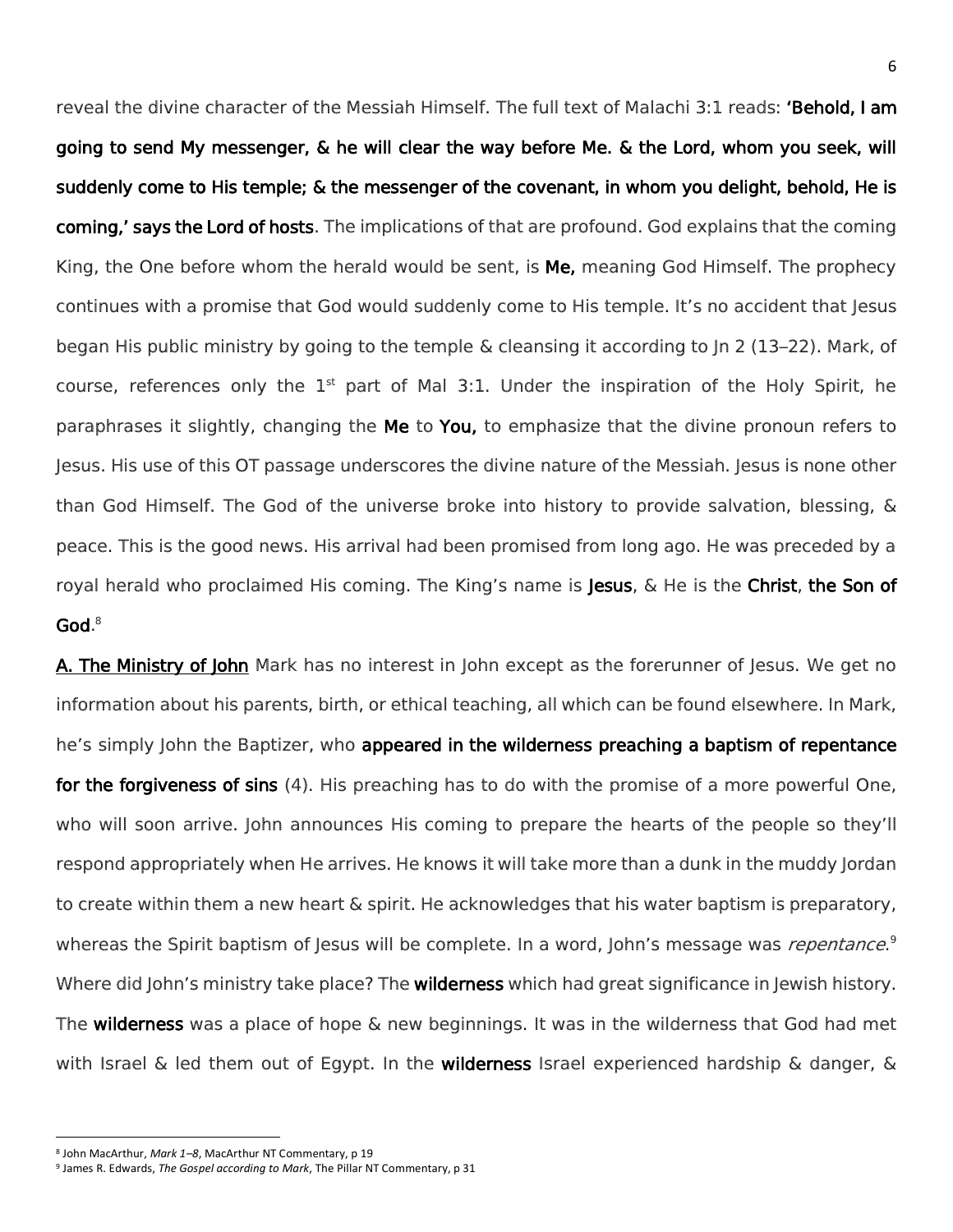learned through this testing to trust in the provision & protection of their God.<sup>10</sup> The wilderness was a constant reminder of the exodus from Egypt & entrance into the Promised Land. That significance wouldn't have been missed by those who traveled to hear John's **preaching** & witness his ministry of baptism. John's ministry centered on the preaching of a baptism of repentance for the forgiveness of sins. Again, in those days, the herald of an arriving king would go before him, removing all the obstacles in the path & making sure the people were ready to receive their king. But how were the people to prepare for the arrival of the Messiah? They needed to forsake their sin & receive God's forgiveness. In order to demonstrate their repentance, John called them to be baptized. This was a one-time act, distinguishing it from other ritual Jewish washings. In Jewish practice, the closest thing to John's baptism was the one-time washing of Gentile proselytes, which symbolized both their rejection of paganism & their acceptance of the true faith; that baptism was the mark of an outsider becoming a part of God's chosen people. For a Gentile proselyte to be baptized was nothing extraordinary. But John's call for Jews to be baptized was radical. Why? Because it required them to see themselves as outsiders who must acknowledge they were no more fit for God's kingdom than Gentiles were. John's baptism directly confronted the religious hypocrisy that permeated Judaism of his day. It challenged his listeners to consider the reality that neither being a physical descendant of Abraham nor an observer of Pharisaical laws was enough to gain admittance into God's kingdom. Instead, what was required was an internal change of the person's heart, mind, & will. The word repentance implies a genuine turning from sin & self to God (1 Thes 1:9). Don't think that this means that baptism brings the forgiveness of sins. It doesn't. It could be translated, a baptism of repentance on the basis of the forgiveness of sins. The divine action of forgiveness of sins precedes human action (Is 40:2; Jer 31:34; Mic 7:18).<sup>11</sup> True repentance involves a transformation of one's nature, making it a gracious work of God (Acts 11:18; 2 Tim 2:25). The fruit, the evidence of that internal transformation, is seen in changed behavior. As John the Baptist told the crowds, Therefore bear fruits in keeping with repentance, & do not begin to say

<sup>10</sup> R. T. France, *The Gospel of Mark: A Commentary on the Greek Text*, New International Greek Testament Commentary, p 57

<sup>11</sup> David E. Garland, *Mark*, The NIV Application Commentary, p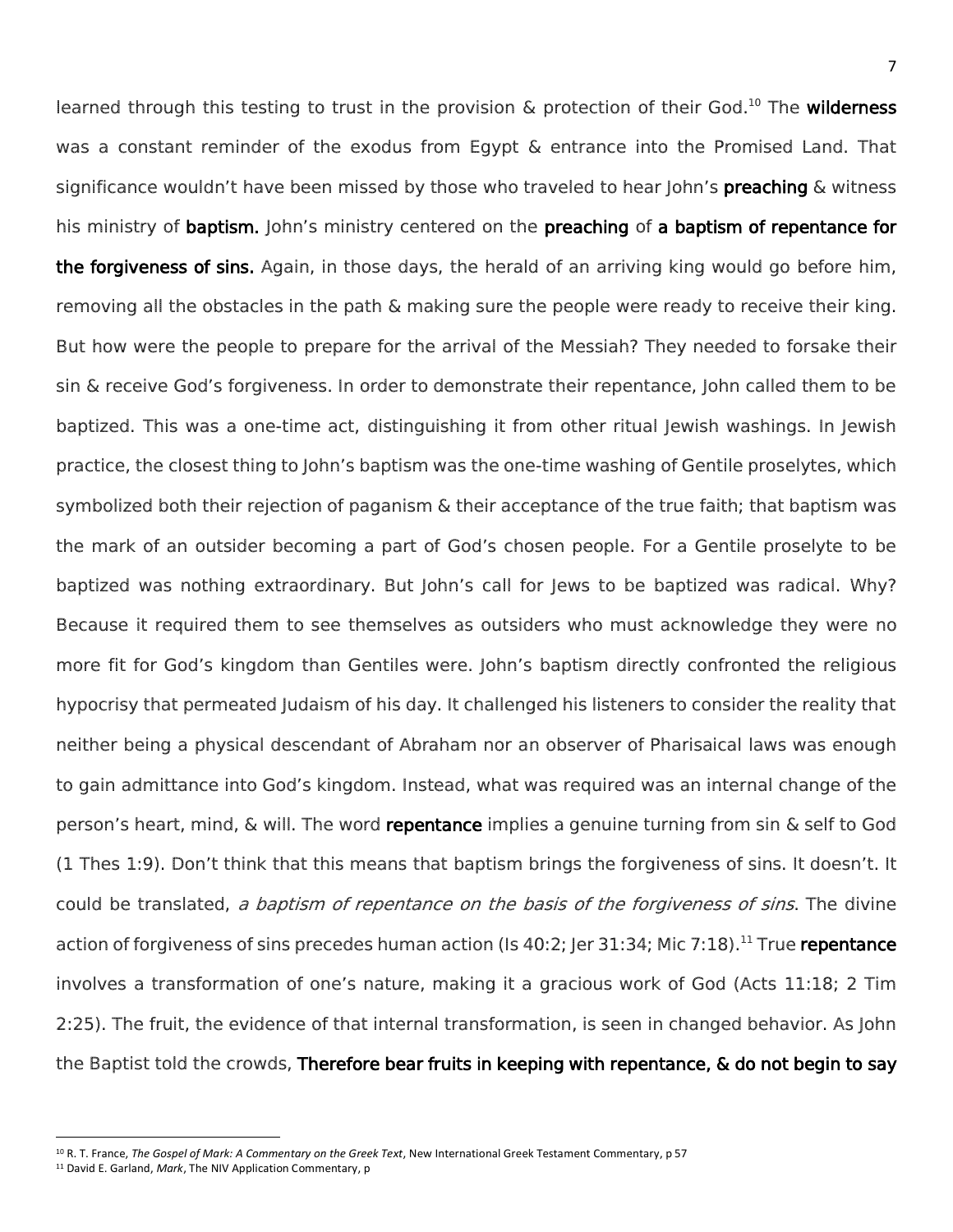to yourselves, 'We have Abraham for our father,' for I say to you that from these stones God is able to raise up children to Abraham" (Lk 3:8; Mt 3:8-9). An early evidence of that heart change was a willingness to be baptized. Those whose self-righteous pride remained wouldn't do such a public, humbling act. But those whose minds had turned to forsake their sin & pride would willingly declare themselves to be no better than Gentiles. They knew they were sinners & recognized their unworthiness & need to walk rightly before God. Because of this, baptism marked the outward profession of inward repentance. It didn't generate repentance but was its result (Mt 3:7–8). The act of **baptism** didn't produce the **forgiveness of sins** but served as a symbol of the fact that, through faith & repentance, sinners are graciously forgiven by God (Lk 24:47; Acts 3:19; 5:31; 2 Cor 7:10). Though John's ministry of baptism preceded Christian baptism, it served the purpose of preparing people for the arrival of the Messiah. As Paul explained years later, John baptized with the baptism of repentance, telling the people to believe in Him who was coming after him, that is, in Jesus (Acts 19:4).

Apparently John demands that all come for his baptism. It's a remarkable demand because Jews believed only gentile proselytes & those who were defiled needed to be immersed to cleanse themselves of their impurity (2 Kgs 5:13). To call all Israel to baptism implies in some way all Israel is defiled. Was John successful? Mark tells us the Jews came in droves. All the country of Judea was going out to him, & all the people of Jerusalem. Why? To be baptized by him… confessing their sins (Mk 1:5). John's preaching arrested the attention of the whole Jewish people, & created an excitement all over Judea. It roused the nation from its slumbers & prepared it for the ministry of Jesus when He appeared. Jesus Himself says, John was the lamp that was burning  $\&$  was shining  $\&$ you were willing to rejoice for a while in his light (Jn 5:35).

B. The Appearance of John Having described the nature of John's ministry (4–5), Mark continues in vs 6 by describing John himself. The NT records many wonderful stories about John the Baptist, from his supernatural conception by elderly parents, to his being filled with the Holy Spirit while in his mother's womb, to the fact that Jesus called him the greatest man who had ever lived (Lk 7:28). But Mark leaves out those details. His description of John is short & to the point. 6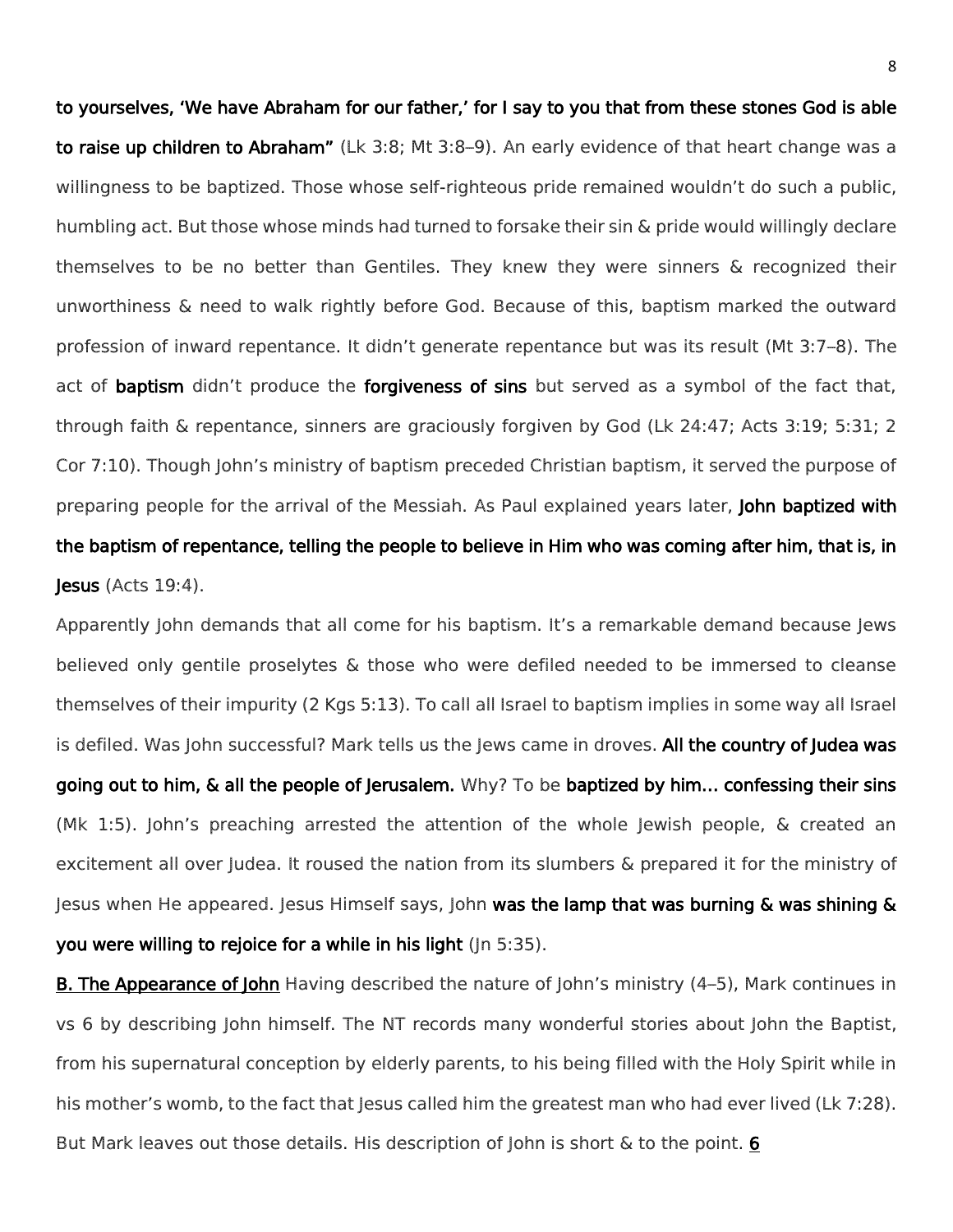John's physical description fits a man who lived in the wilderness, where clothing fashions were traded for durability, & where locusts & wild honey provided sustenance. But there's more here than a superficial statement about John's wardrobe & eating habits. A hairy garment made of camel's hair, girded around the waist by a rough leather belt, would have designated John as a prophet. In our culture, we'd pick up the allusions if someone were wearing a coonskin cap & buckskin (Daniel Boone) or a stovepipe hat & beard (Abraham Lincoln) or a cape with S on their chest (Superman). This description of John is reminiscent of Elijah. The crowds, at least some of them, believed he was Elijah reappearing to prepare for the imminent coming of God (Mal 4:5–6; cf Mk 9:11–13). Mark's short description of John is enough to indicate he must have been a shocking figure to those who saw him. He claimed to be a messenger from God but his lifestyle was radically different than the religious leaders in Jerusalem. The Sadducees & Pharisees were refined, welldressed, & sophisticated. John clearly didn't care about worldly comforts & even made a point of refusing them. His clothing, diet, & way of life were in themselves a rebuke of Israel's religious elite, who indulged in the benefits of their positions. It confronted the common people as well since many of them admired & aspired to the advantages of their leaders. Significantly, John didn't call the people to live or dress like he did. His goal wasn't to turn them into social recluses or desert hermits. But his physical appearance served as a dramatic reminder that the pleasures & pursuits of this world can be stumbling blocks that keep people from repenting of their sin & turning to God. Why does Mark fill us in on these seemingly minor details while ignoring seemingly more important background information? Is it to tell us that John isn't mainstream? Maybe a hippie or homeless person? These descriptions suggest 2 things: 1) To go out to someone like this in the desert requires a break with the institutions & culture of Jerusalem. The way that's prepared won't be a comfortable path & will require forgoing pleasures long taken for granted. 2) John is an Elijah-type prophet (2 Kgs 1:8; cf Zech  $13:4$ ).<sup>12</sup>

C. The Message of John John has only 2 small speaking parts in Mark's gospel, here & in 6:18. The only thing that interests Mark in John's preaching is his announcement that the One who is coming

 $\overline{a}$ 

<sup>12</sup> David E. Garland, *Mark*, The NIV Application Commentary, pp 45–46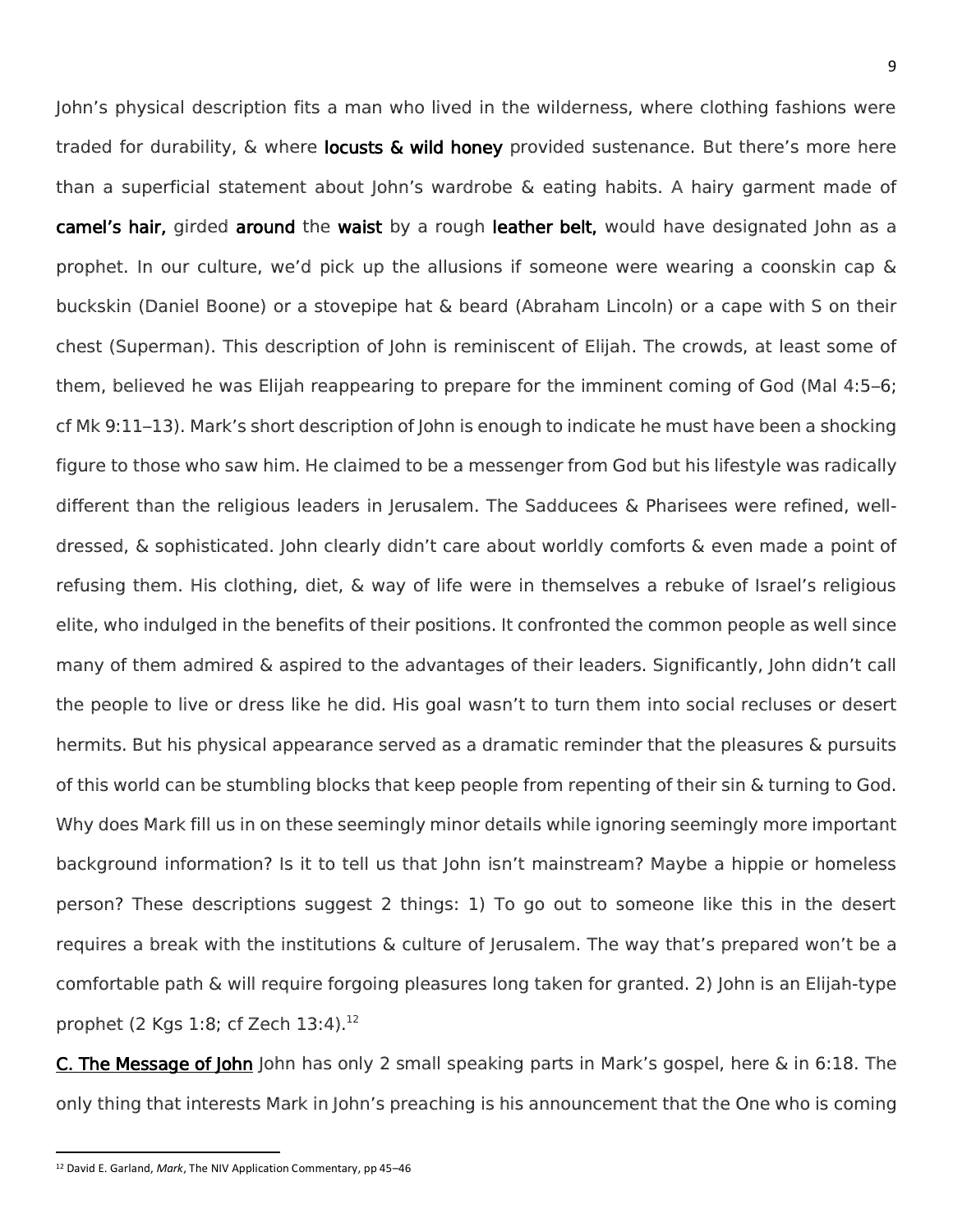is more powerful than he is. & yet John hardly seems to rank with those normally deemed to be powerful or mighty. He'll end up a prisoner of Herod's & will be executed; his head handed to the king on a platter (6:14–29). If John's to be regarded as powerful, then the conventional understanding of power must be redefined. In John's case, he's powerful by his proclamation of God's will & of what God's about to do. The One who's to come is infinitely more powerful because He'll be the One who executes God's will because He is God in the flesh. John comes as a voice crying, a lowly servant. Jesus comes as the beloved Son, who also will serve. The more powerful One isn't a warrior who is victorious because of His sword. Instead, He'll die a seemingly powerless death on a cross. The sum of John's ministry is articulated in vss 7-8. The entire purpose behind his **preaching** or *proclaiming* was to point his listeners to the **One** who was **coming** after him. That's what it meant to be the forerunner, the herald who directed everyone's attention away from himself & toward the coming King. As John explained to his own disciples, Jesus **must increase, but** I must decrease (In 3:30). He rightly understood & embraced his role as the Messiah's messenger. Therefore, he told the crowds, 7.

The Greek includes a definite article, indicating John was speaking about *the* One who was coming. John's ministry didn't precede just any king. He was pointing to *the* King whose coming was foretold by the OT prophets. John quickly acknowledged this coming King was mightier than he. The Messiah would be greater in every respect, so much so that John didn't regard himself as even being fit to stoop down & untie the thong of His sandals. A little context to see what this means. One Rabbi stated, all service that a slave must render to his master a student must render to his teacher, except untying his shoe.<sup>13</sup> According to an ancient Jewish tradition the difference between a disciple & a servant or slave was that a disciple was willing to perform every service for his master that a menial slave would perform except to untie his sandals. So what may very well be implied here are 3 ascending degrees or stages of humility: 1) The disciple is willing to render almost every service. 2) The slave is willing to render every service, including untying sandals. 3) John considers himself unfit or unworthy even to render the service the lowest slave by untying his Master's sandal

 $\overline{a}$ 

<sup>13</sup> Babylonian Gemara, *Ketubbot* 96a, Joshua B Levi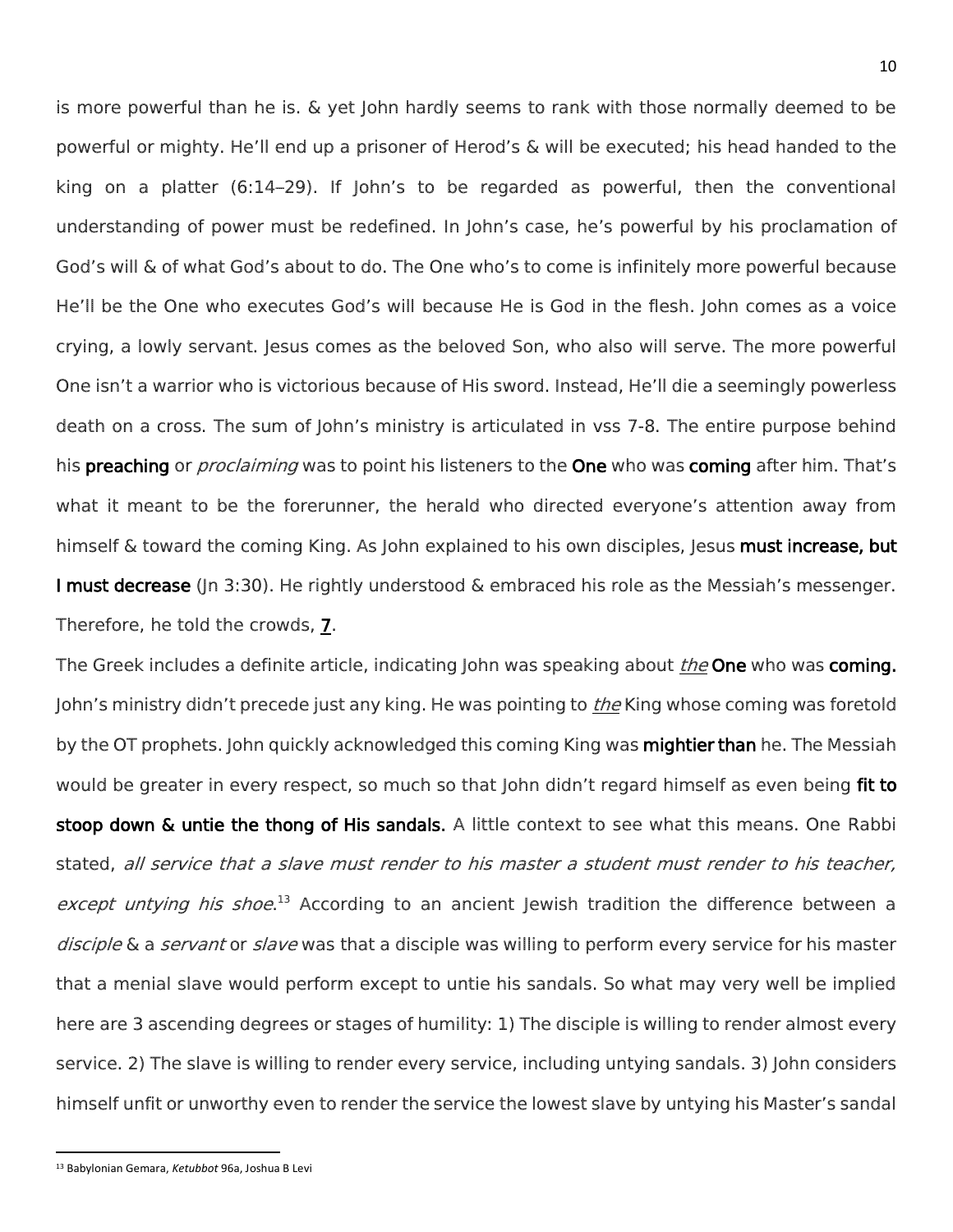straps.<sup>14</sup> John said he wasn't worthy to perform this most humble of tasks for the One to come. If John was a prophet, then how much greater was the One to follow him? John's aim wasn't to occupy the center stage but to point people to the One who was greater & stronger than he. People listened to him because he pointed, not to himself, but to the One whom all men need.<sup>15</sup> John's main message wasn't, You're a sinner, you need to repent. John's main message was, The Messiah is coming! & his call to repentance was the response to the news that the Messiah was coming. Jesus was clearly mightier than John & made the prophet pale by comparison. The cleansing of people's lives cleared the way for God's powerful presence in the Spirit. The good news of the One to come was about the forgiveness of sins that follows repentance & makes it possible to enter into fellowship & life with God by the presence of the promised Spirit within those who are cleansed.<sup>16</sup>

John continued to distance himself from Christ by noting the immeasurable difference between their 2 ministries: 8

It's as if John's saying, All I can do is wash you on the outside with water. But He can transform & cleanse you on the inside. Being baptized with the Holy Spirit refers to the regenerative work of salvation (Ezek 36:24–27; In 3:5–6). This isn't a reference to an after conversion experience but is the washing of regeneration & the renewing of the Holy Spirit that occurs at the moment of salvation (Acts 1:5; 8:16–17; 1 Cor 12:13; Titus 3:5–7). This is the purification of the new covenant, & the transformation of the new birth that comes only through Jesus. John told them he'd drenched them with water which was only *external*, but One would come who would drench them in the Holy Spirit, which was intrinsically *internal*. What a beautiful metaphor for the work of the Holy Spirit! John's baptism was symbolic & temporary of a more permanent & powerful reality to come. When we're baptized with the Holy Spirit, He permeates every part of us. Christianity meets us in our radical need & provides a *radical* answer. If you don't know Jesus, you're still in your sins. Vs 8 is also an extraordinary declaration because in the OT the giving of the Spirit belongs exclusively to

<sup>14</sup> William Hendriksen & Simon J. Kistemaker, *Exposition of the Gospel According to Mark*, vol. 10, New Testament Commentary, pp 40–41

<sup>15</sup> William Barclay, ed., *The Gospel of Mark*, The Daily Study Bible Series, p 18

<sup>16</sup> David Turner & Darrell L. Bock, *Cornerstone Biblical Commentary, Vol 11: Matthew & Mark*, p 407